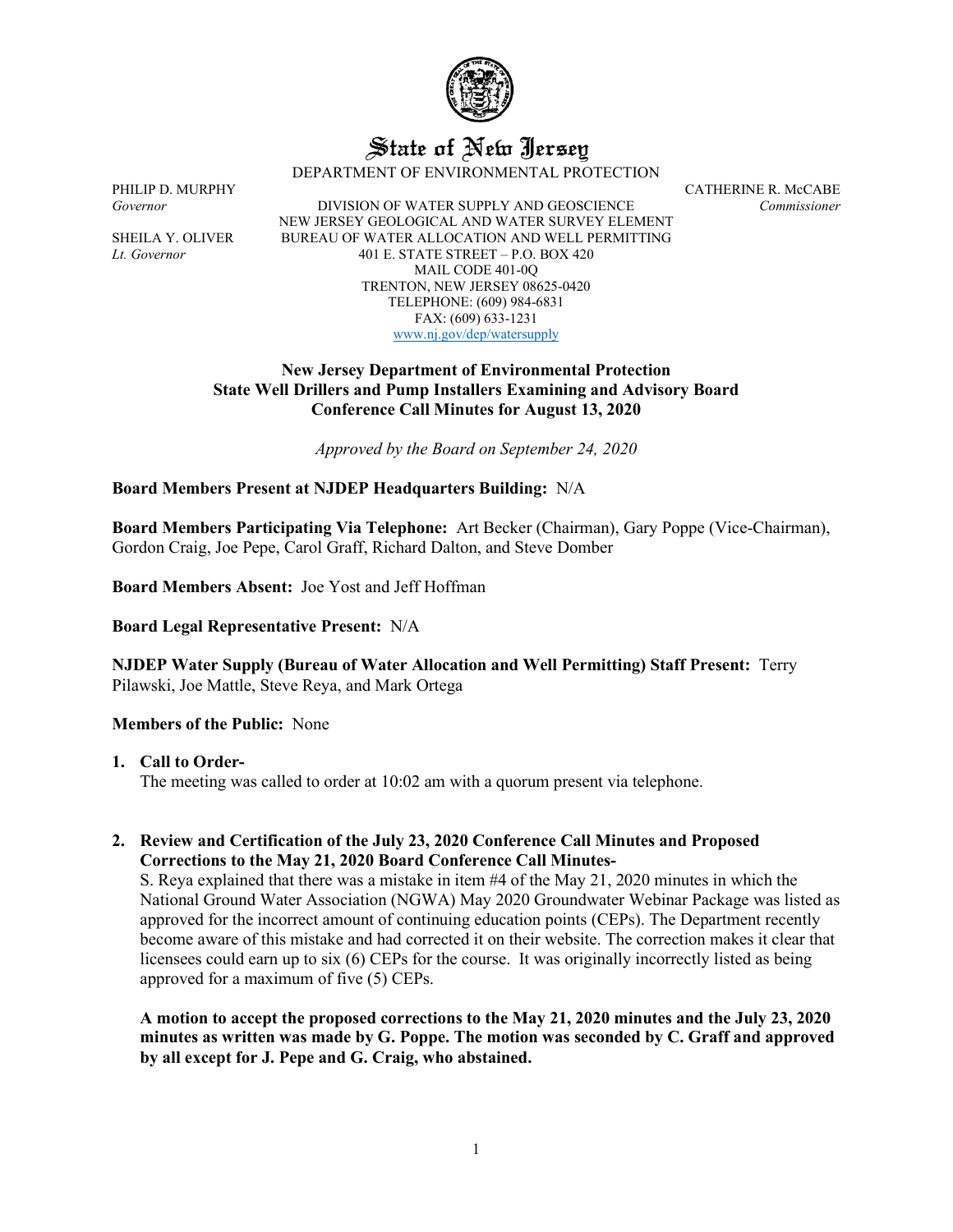# **3. Review of Well Driller License Applications-**

A. Becker asked if S. Reya knew what project the three drillers who applied for their environmental resource and geotechnical (ERG) licenses would be working on, noting that they were all from Alabama. S. Reya said that these drillers, if approved for licensure, would be drilling diagonal wells with a sonic rig under an active factory for an environmental remediation project in northern New Jersey. A. Becker asked the Board if there was any further discussion about the three licensees. No further discussion was needed.

A motion to approve the three (3) ERG license applicants was made by G. Poppe, seconded by C. Graff, and approved unanimously.

| <b>License Type</b>                                   | <b>Applicant Name</b> | <b>Employer</b> |
|-------------------------------------------------------|-----------------------|-----------------|
| Environmental Resource & Geotechnical   Chris Ratley  |                       | GSE, Inc.       |
| Environmental Resource & Geotechnical                 | Jeremy Ryan Bailey    | GSE, Inc.       |
| Environmental Resource & Geotechnical   Robert Morgan |                       | GSE, Inc.       |

## **4. Review of Continuing Education Course Application-**

The application for one course from the American Ground Water Trust (AGWT), NJ Well and Pump Technology Webinar was forwarded to Board members in advance of the call for review. A. Becker confirmed that this course was vetted by the Department and deemed to be administratively complete. He also noted that he knows a lot of the presenters that are listed from attending prior events and believes this will be a good course to fulfil the goal of continuing education. A. Becker asked if any further discussion was needed for the course. No further discussion was needed.

A motion to approve NJ Well and Pump Technology Webinar for six (6) technical CEPs was made by G. Craig, seconded by S. Domber, and approved unanimously.

| <b>Course Name</b>                     | <b>Presented By</b> | <b>Technical Points</b> |
|----------------------------------------|---------------------|-------------------------|
| NJ Well and Pump Technology<br>Webinar | AGWT                |                         |

#### **5. License Renewals-**

S. Reya informed the Board that late fees had been assessed to all licensees who did not pay their bills by the June 30<sup>th</sup> deadline. S. Reya noted that there was a glitch with the Department's software which resulted in licensees who did not meet the CEP requirement having their cancelled bills re-opened when late fees were assessed. S. Reya said that the Department also consulted DAG Jill Denyes to notify her of the bills being sent in error. Staff let her know that an email was sent to the Bureau's distribution list the day the problem was identified to notify recipients as quickly as possible that they should not pay the bill if they did not obtain the CEPs necessary for license renewal eligibility and that any payment made for an ineligible license would be refunded and the new license would not be issued. A letter, similar to the email, is also being sent to everyone who received a bill in error.

A. Becker asked if the Department knew what the cause is and confirmed that it was an issue with the Department's software and not another entity. S. Reya confirmed that it was the Department's software and had nothing to do with the Department of Treasury. T. Pilawski speculated that it is a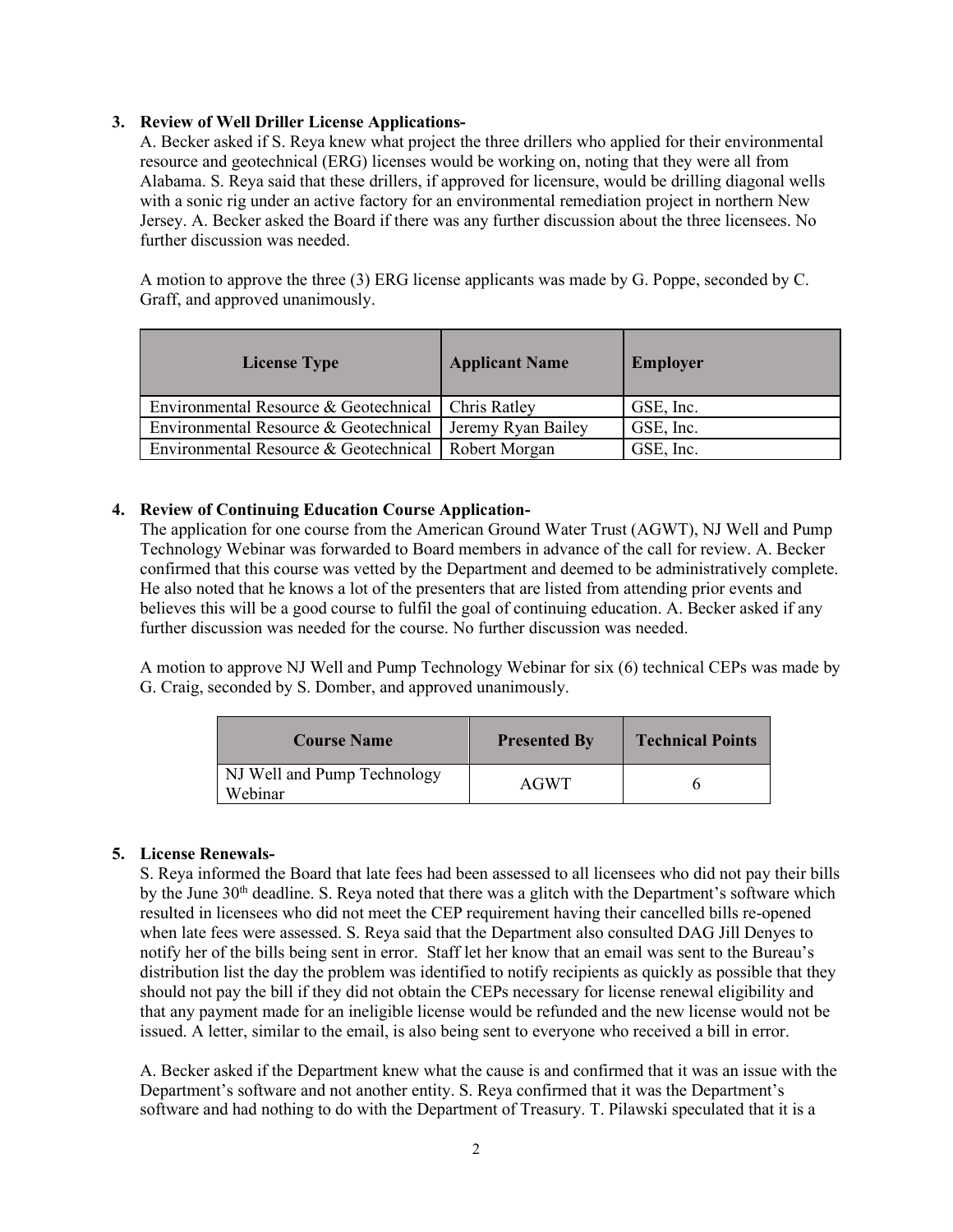coding issue and noted that M. Schumacher had forwarded this issue to our IT staff and the software developers.

S. Reya informed the Board that there are no requests for late CEPs or extensions to the deadline for the Board's review at this time.

## **6. Direct Exchange (DX) Geothermal – Grout Review and Proposed Installation-**

S. Reya provided a brief synopsis of the history of the Department and Board's review of Total Green's DX geothermal system, which they have proposed installing in NJ. He stated that the grout permeability test which Total Green submitted to the Board in February 2020 did not meet the Department's requirements, as stipulated in N.J.A.C. 7:9D. A new test was conducted and submitted for the Board's review right before the July meeting. S. Reya said that himself and R. Dalton had reviewed the latest permeability test and that it meets the minimum requirements that are outlined in the rule. He noted that Total Green needs to demonstrate that they can successfully grout both annular spaces (outside and inside the PVC sleeve) of a test well with a  $\frac{1}{2}$ " tremie pipe. R. Dalton noted that this grout is not certified by the National Sanitation Foundation, but Total Green had supplied the Safety Data Sheets for all of the materials in the grout.

A. Becker asked about the demonstration and whether Total Green intended to drill a vertical or diagonal well. S. Reya said that he did not know yet and that the Board would need to first approve Total Green to conduct a field demonstration before they can submit a well permit application with a deviation and specific plan. G. Poppe stated that he would like to be present for the field demonstration.

# **A motion was made to allow Total Green to move forward with a field demonstration of their DX geothermal system and proposed grout mix by G. Craig, seconded by G. Poppe, and approved unanimously.**

A. Becker asked S. Reya to set up a date for the field demonstration with Total Green representatives. R. Dalton, A. Becker, G. Craig, and G. Poppe volunteered to be present for the field demonstration. The field demonstration would ensure that the product can be installed and grouted in accordance with manufacturer submittals and N.J.A.C. 7:9D.

#### **7. Board Appointments/Vacancies Update-**

T. Pilawski said that the Department has received several inquiries regarding the Pump Installer Board vacancy. She said that the Department had it posted on the Board's website and sent an email to all well drillers and pump installers who are registered with the Well Permitting Section's email distribution list. Resumes and letters of interest are due by August 21, 2020 and will be reviewed afterwards. T. Pilawski informed the Board that after an applicant is chosen, all of the new appointments and reappointments will be forwarded to the Assistant Commissioner and Commissioner's Office.

#### **8. Miscellaneous Topics-**

## *Howell Township/New Jersey American Water*

T. Pilawski updated the Board about their inquiries of New Jersey American Water's practices in Howell Township. She said that Well Permitting staff had a meeting set up with the Bureau of Water Systems Engineering to discuss in greater detail.